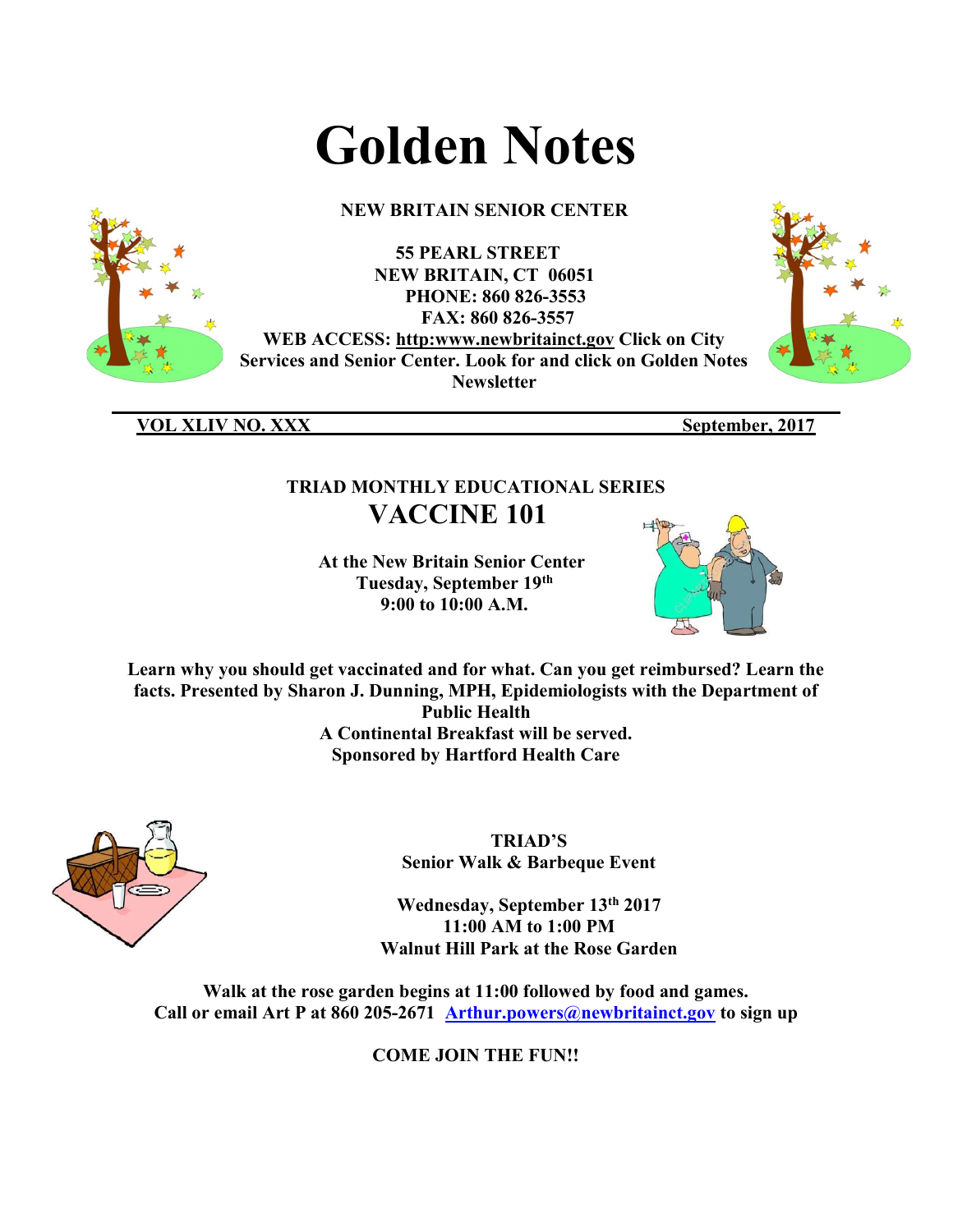#### VOLUNTEERS WANTNED

Holmes Elementary School located at 2150 Stanley Street is has a need of volunteers to work in the front office during the morning hours from 8:45 to 9:45 AM. Volunteers will be responsible for asking parents to sign their children in and out of school and to pass out visitor badges. This is a great



opportunity for seniors to provide a worthwhile community service to Holmes Elementary. Interested persons can call Principal Mitch Page at 860 223-8294.



 FOODSHARE NEW BRITAIN HUNGER ACTION TEAM WILL HOST: A Senior Hunger – Listening Session MONDAY, SEPTEMBER 18, 2017 At 9:30 am

What are your concerns about Hunger? How does hunger affect you, your family, and your neighbors? Please tell us your suggestions, ideas & concerns. All seniors are welcome! NEW BRITAIN SENIOR CENTER, 55 Pearl Street Coffee & Fruit Snacks will be offered

ii Bowling Tuesdays from 12:30 to 2:30 starting on September 12th Hope you will stop be and join us for an afternoon of fun and enjoyment.

> Book Group Tuesday, September 19th 1:00 PM The Bookseller of Kabul Written by Asne Seierstand





AARP SAFE DRIVERS Thursday, September 28th 8:45 am to 12:15 pm Fee: \$15.00 AARP members \$20.00 non-members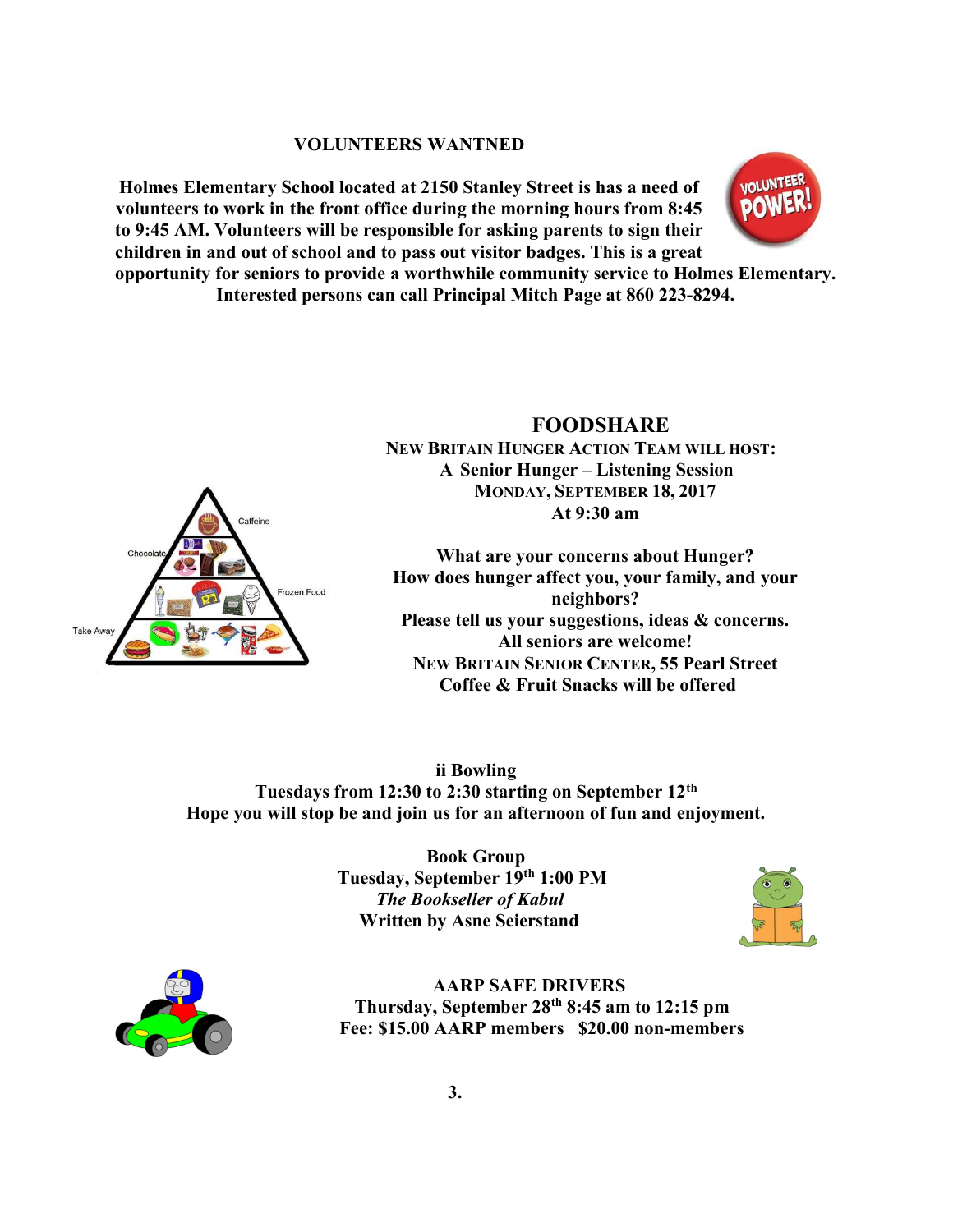Trivial Pursuit

Join us for an afternoon of fun and trivia. Cassena Care New Britain will be sponsoring an afternoon of Trivial Pursuit on Thursday, September 21st starting at 1:00 PM. Stop by and test your trivia knowledge, all are welcome.

Stanley Seniors

 Mohegan Sun Bus Trips September 12th October 10<sup>th</sup> November 14th Price \$23.00, includes \$15.00 for food, \$15.00 for wheel Bus leaves Stanley Tools parking lot at 8:00 am returns at 4:30 pm. Call Elda Spaczynski at 860 229-2502 for reservations



Movie for September 22<sup>nd</sup> On Golden Pond Starring Kathrine Hepburn, Henry and Jane Fonda

It takes someone else's son to teach him how to be a loving father… and to embrace growing old. Join us for this 10 Oscar nominated film.



 Square Dancing Group Resumes on Friday, September 8th at 1:30 to 3:00 PM

> All are welcome Join us for some great exercise and fun.

Seniors in Action Meetings Thursday, September 7th at 9:30 AM Applications for Solders, Sailor, Marine Fund

> Thursday, September 14<sup>th</sup> at 9:30 Regular Meeting Bingo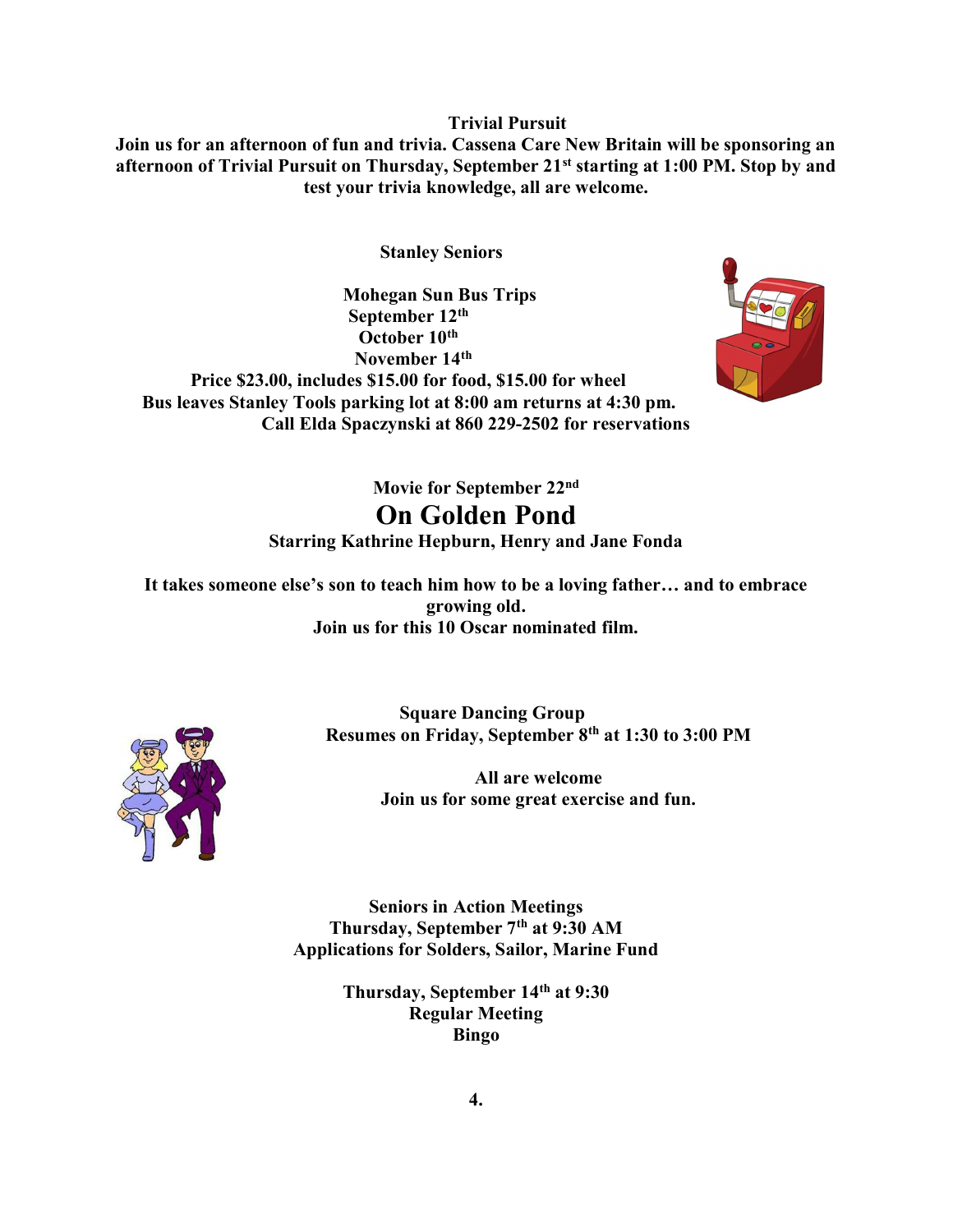### DAILY CALENDAR OF ACTIVITIES September 2017 Monday

8:15 am to 11:10 am– Snack bar open 8:45 am to 9:15am. – Beginners Line Dancing 9:00 am to 11:30 am Exercise/Table tennis open 9:15 am to 11:30 am – Art class open 9:15 am to 10:00 am – Exercise Class with Chris 10:00 am to 11:00 am – Line dancing class 12:45am to 3:00 pm - Bingo

#### Tuesday

8:15 am to 11:00 am. – Snack Bar open 8:45 am to 9:15 am - - Beginners Line Dancing 9:00 am to 11:30 am Exercise/Table tennis open 9:15 am to 10:15 am – Exercise Class with Chris 9:15 am to 11:30 pm – Craft group meets 10:30 am to 11:15 am – Line dancing with Chris 12:30 to 2:30 pm – Wii Bowling – Resumes on September `12th 1:00 pm to 3:30 pm – Craft group meets

Wednesday

8:15 am to 11:00 am – Snack bar open 9:00 am to 11:30 am – Exercise/Table tennis open 9:30 am to 11:30 am – Pinochle Club 9:15 am to 11:30 am – Art Class open 9:30 am to 10:30 am Chair Yoga Restarts September 6th 9:30 am to 11:00 am – Adult Coloring 1:00 pm to 3:00 pm – Ballroom Dancing

Thursday 8:15 am to 11:00 am – Snack bar open 9:00 am to 11:30 am Exercise/Table tennis open 9:30 am to 10:30 am –ZUMBA with Amy 9:15 am to 11:30 am – Craft Group meets 12:30 pm to 3:30 pm – Pinochle Club 1:00 pm to  $3:30 \text{ pm} - \text{Craff}$  group meets

Friday

8:15 am to 11:00 am – Snack bar open 9:00 am to 11:30 am Exercise/Table tennis open 9:15 am to 11:30 am – Art class open 9:30 am to 11:00 am – Adult Coloring 1:30 pm to 3:00 pm Square Dancing 12:30 pm Monthly Movie (Usually the 3rd Friday of each month)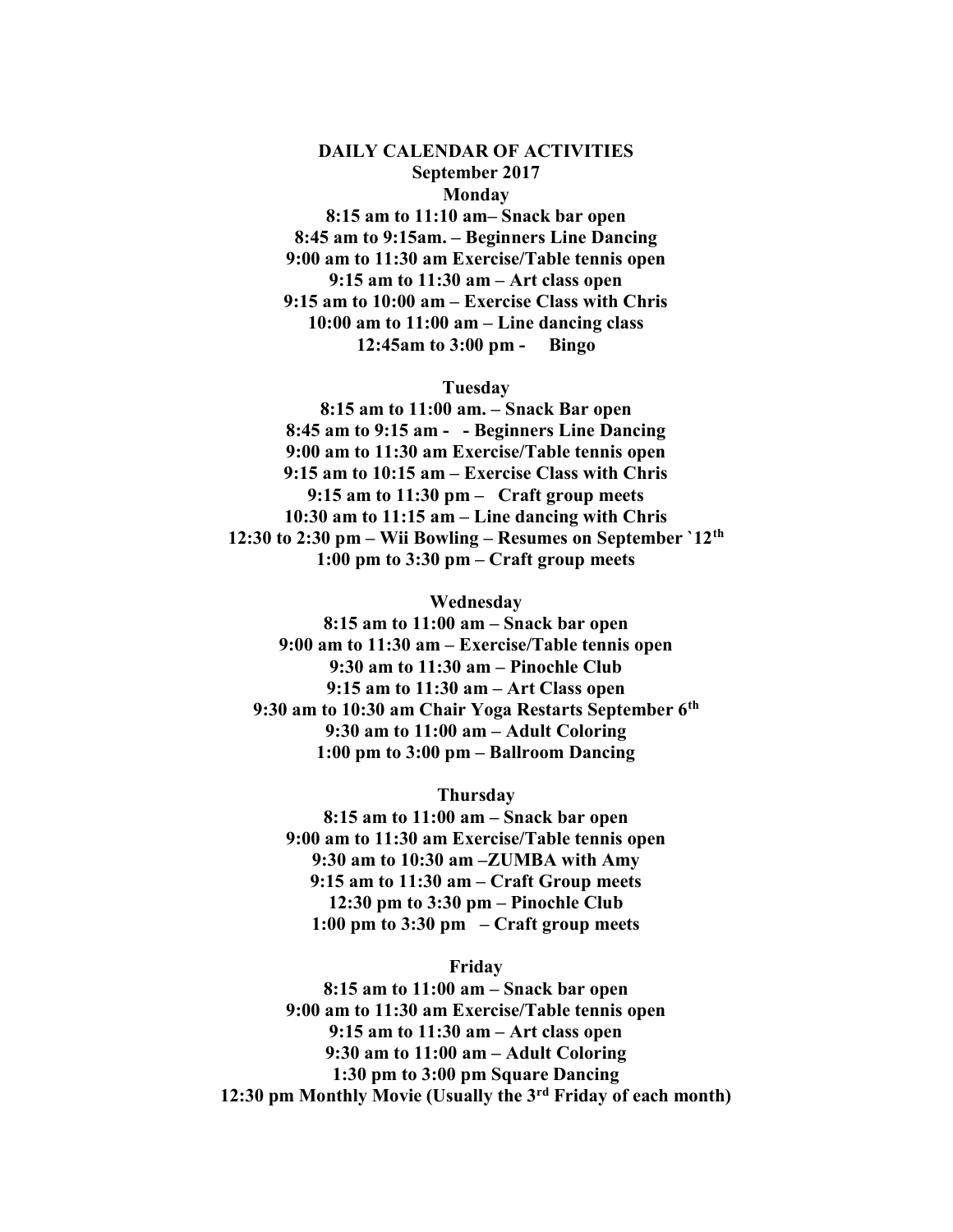## SERVICES BY APPOINTMENT DIAL-A-RIDE

At least a 2-day notice is required for rides to the Senior Center, medical appointments, shopping and other destinations at any time within the month. Call 826-3555 for an appointment. There is a suggested donation of \$1.50 each way. MEDICARE/MEDICAL INSURANCE INFORMATION

Persons seeking help in filing Medicare claims or appeals, interpreting medical bills and assistance in making decisions concerning Medicare supplemental insurance can make an appointment with Senior Center Staff by calling the Center at 860 826-3553. Advice on Living Wills and how to deal with advance medical directives is also available.

From the Nursing Desk: Save the Date – Flu Shots Tentatively scheduled for October  $5<sup>th</sup>$ . Please join us for chair yoga. The Nursing Department is sponsoring a Chair Yoga class for seniors on Wednesdays from 9:30-10:30am at the Senior Center. Kelly Murphy will be teaching the class, she is a certified Yoga instructor. This class will be a gentle practice Yoga, using a chair to come in and out of poses. Each participant will have their own chair to support them in sitting or standing. This class is recommended for all levels and can accommodate all disabilities. Here are just six of the many benefits of yoga for seniors.

- 1. Yoga improves Balance and Stability.
- 2. Yoga improves Flexibility and Joint Health.
	- 3. Yoga improves Respiration.
	- 4. Yoga reduces High Blood Pressure.
		- 5. Yoga reduces Anxiety.
		- 6. Yoga encourages Mindfulness

This class will run for 8 weeks to start. If there is sufficient interest we will continue the class. So please come out and meet Kelly and give Chair Yoga a try!

| <b>GOLDEN NOTES SUBSCRIPTIONS</b> |                                                             |                 |  |  |  |  |  |
|-----------------------------------|-------------------------------------------------------------|-----------------|--|--|--|--|--|
| <b>NAME:</b>                      | DATE:                                                       |                 |  |  |  |  |  |
| <b>ADDRESS:</b>                   | <u> 1989 - Johann Stoff, amerikansk politiker (d. 1989)</u> |                 |  |  |  |  |  |
| CITY:                             | STATE:                                                      | $\mathbf{ZIP:}$ |  |  |  |  |  |
|                                   | Make checks payable to: New Britain Senior Center           |                 |  |  |  |  |  |
|                                   | <b>Return to: Golden Notes</b>                              |                 |  |  |  |  |  |
|                                   | <b>New Britain Senior Center</b>                            |                 |  |  |  |  |  |
|                                   | <b>55 Pearl Street</b>                                      |                 |  |  |  |  |  |
|                                   | New Britain, CT 06051                                       |                 |  |  |  |  |  |
|                                   | <b>Annual Mailing Fee: \$6.00</b>                           |                 |  |  |  |  |  |
|                                   | 6.                                                          |                 |  |  |  |  |  |